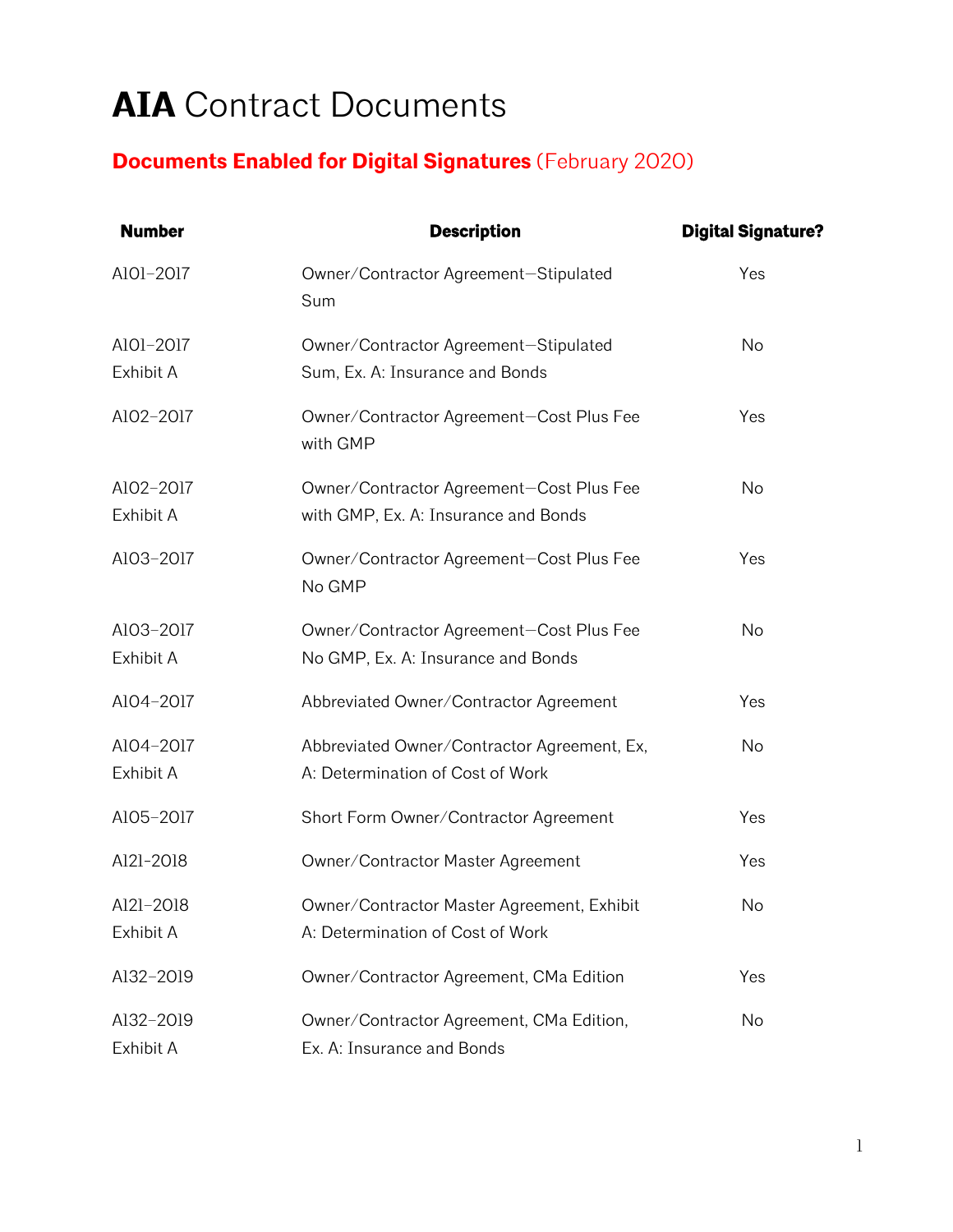| A132-2019<br>Exhibit B    | Owner/Contractor Agreement, CMa Edition,<br>Ex. B: Determination of Cost of Work                              | <b>No</b> |
|---------------------------|---------------------------------------------------------------------------------------------------------------|-----------|
| A133-2019                 | Owner/Construction Manager as Constructor<br>Agreement-Cost of Work Plus Fee with GMP                         | Yes       |
| Al33-2019<br>Exhibit A    | Owner/Construction Manager as Constructor<br>Agreement, Ex. A: GMP Amendment                                  | Yes       |
| A133-2019<br>Exhibit B    | Owner/Construction Manager as Constructor<br>Agreement, Ex. B: Insurance and Bonds                            | <b>No</b> |
| A133-2009 SP              | Owner/Construction Manager as Constructor<br>Agreement-Sustainable Project, Cost of Work<br>Plus Fee with GMP | Yes       |
| A133-2009 SP<br>Exhibit A | Owner/Construction Manager as Constructor<br>Agreement-Sustainable Project,<br>Ex. A: GMP Amendment           | Yes       |
| A134-2019                 | Owner/Construction Manager as Constructor<br>Agreement-Cost of Work Plus Fee No GMP                           | Yes       |
| A134-2019<br>Exhibit A    | Owner/Construction Manager as Constructor<br>Agreement, Ex. A: Insurance and Bonds                            | <b>No</b> |
| A134-2009 SP              | Owner/Construction Manager as Constructor<br>Agreement-Sustainable Project, Cost of Work<br>Plus Fee No GMP   | Yes       |
| Al4l-2014                 | Owner/Design-Builder Agreement                                                                                | Yes       |
| A141-2014<br>Exhibit A    | Owner/Design-Builder Agreement, Ex. A:<br>Design-Build Amendment                                              | Yes       |
| A141-2014<br>Exhibit B    | Owner/Design-Builder Agreement, Ex. B:<br><b>Insurance and Bonds</b>                                          | No        |
| A141-2014<br>Exhibit C    | Owner/Design-Builder Agreement, Ex. C:<br>Sustainable Projects                                                | No        |
| Al42-2014                 | Design-Builder/Contractor Agreement                                                                           | Yes       |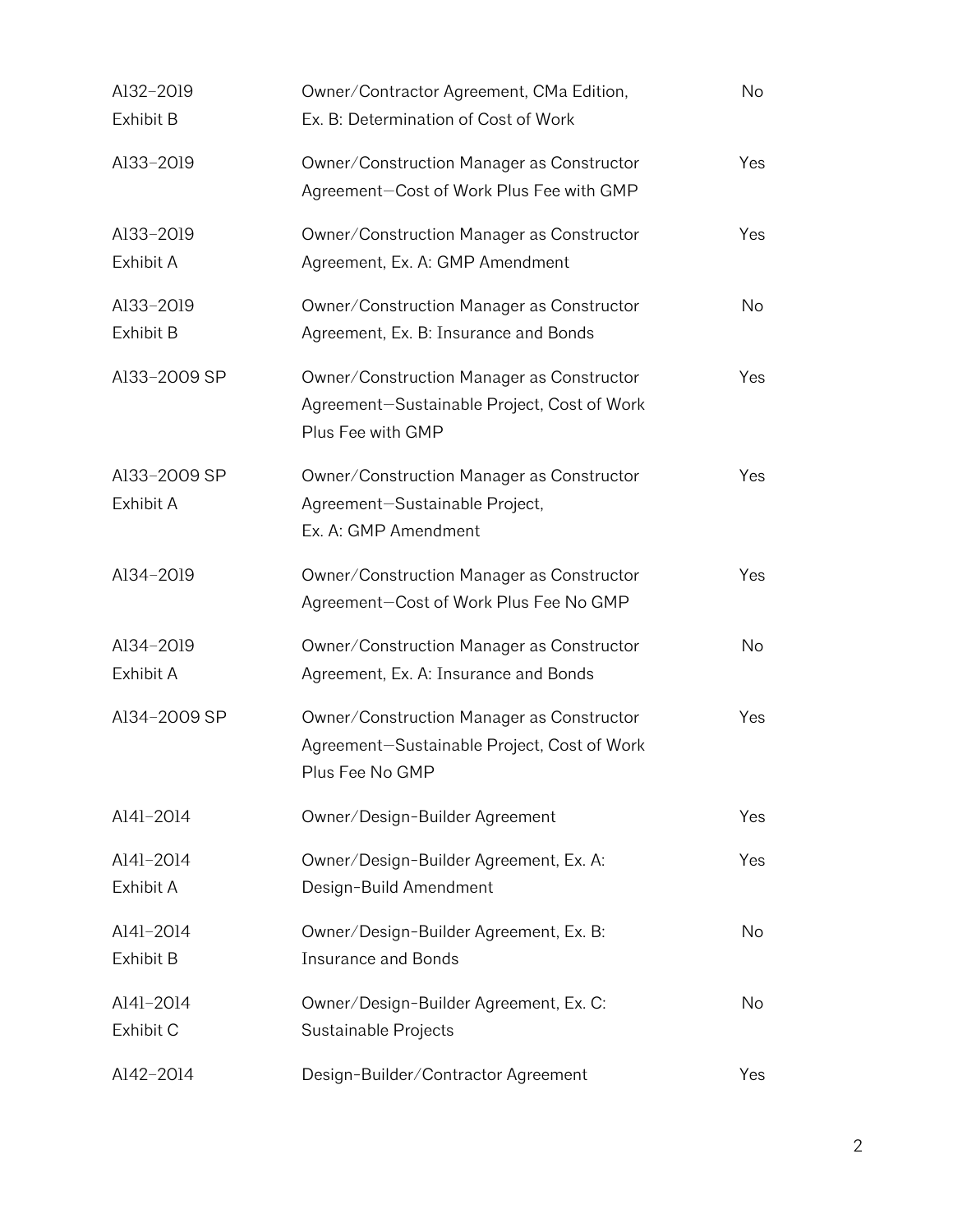| Al42-2014<br>Exhibit A | Design-Builder/Contractor Agreement, Ex. A:<br><b>Terms and Conditions</b>          | No        |
|------------------------|-------------------------------------------------------------------------------------|-----------|
| Al42-2014<br>Exhibit B | Design-Builder/Contractor Agreement, Ex. B:<br><b>Insurance and Bonds</b>           | <b>No</b> |
| Al42-2014<br>Exhibit C | Design-Builder/Contractor Agreement, Ex. C:<br><b>Preconstruction Services</b>      | No        |
| Al42-2014<br>Exhibit D | Design-Builder/Contractor Agreement, Ex. D:<br>Determination of Cost of Work        | No        |
| A145-2015              | Owner/Design-Builder Residential Agreement                                          | Yes       |
| Al45-2014<br>Exhibit A | Owner/Design-Builder Residential Agreement,<br>Ex. A: Design-Build Amendment        | Yes       |
| A151-2019              | Owner/Vendor Agreement for FF&E                                                     | Yes       |
| A152-2019              | Purchase Order                                                                      | Yes       |
| A152-2019<br>Exhibit A | Purchase Order, Ex. A: Terms and Conditions                                         | No        |
| A195-2008              | Owner/Contractor Agreement for Integrated<br>Project Delivery                       | Yes       |
| A195-2008<br>Exhibit A | Owner/Contractor Agreement for Integrated<br>Project Delivery, Ex. A: GMP Amendment | Yes       |
| A201-2007              | General Conditions of Contract for<br>Construction                                  | No        |
| A201-2007 SP           | General Conditions of Contract for<br>Construction-Sustainable Project              | No        |
| A201-2017              | General Conditions of Contract for<br>Construction                                  | No        |
| A221-2018              | Owner/Contractor Work Order                                                         | Yes       |
| A232-2019              | General Conditions of Contract for<br>Construction, CMa Edition                     | No        |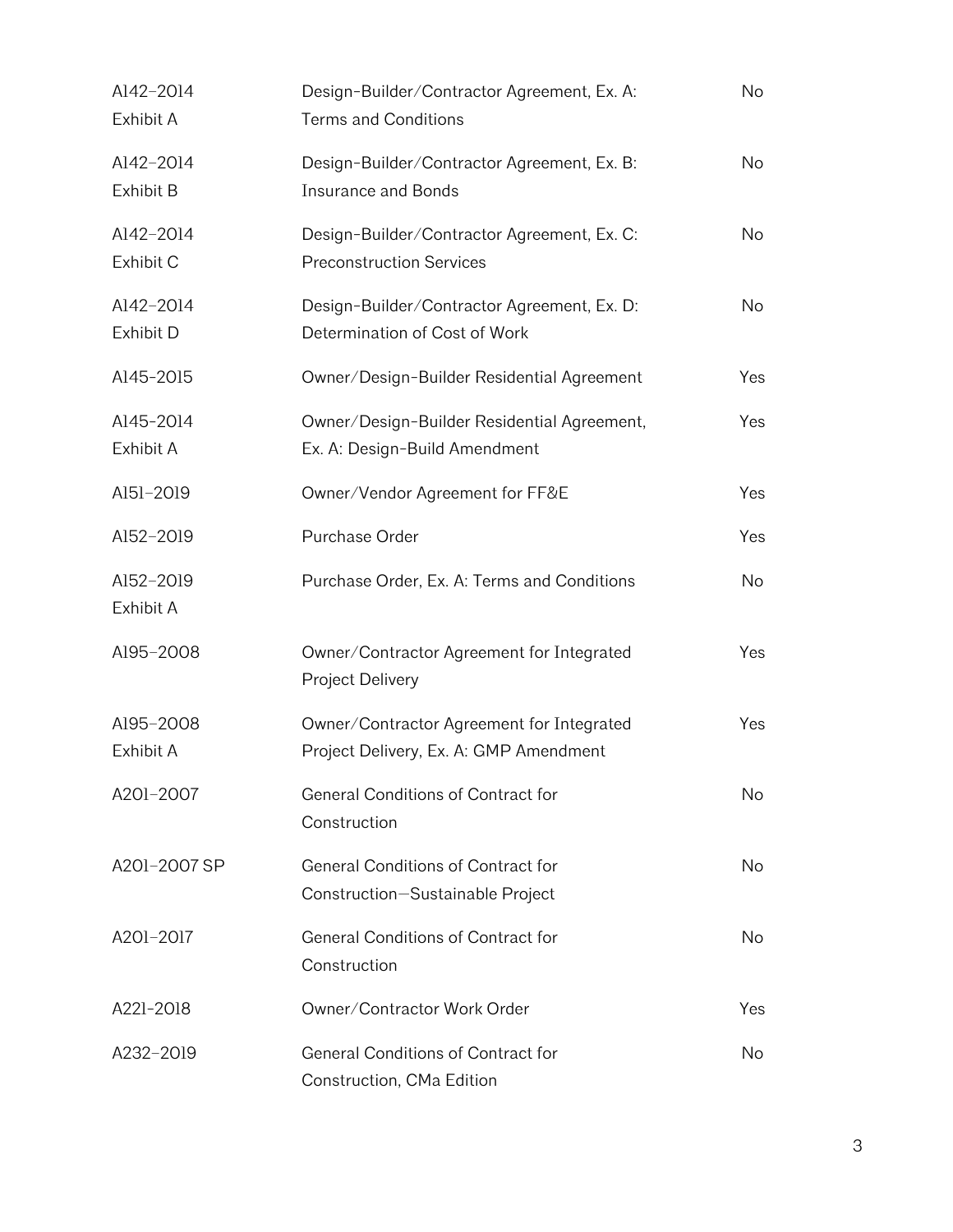| A295-2008 | General Conditions of Contract for Integrated<br>Project Delivery              | No        |
|-----------|--------------------------------------------------------------------------------|-----------|
| A305-1986 | <b>Contractor's Qualification Statement</b>                                    | No        |
| A310-2010 | <b>Bid Bond</b>                                                                | Yes       |
| A312-2010 | Payment Bond                                                                   | Yes       |
| A312-2010 | Performance Bond                                                               | Yes       |
| A401-2017 | Contractor/Subcontractor Agreement                                             | Yes       |
| A421-2018 | Contractor/Subcontractor Master Agreement                                      | Yes       |
| A422-2018 | Contractor/Subcontractor Work Order                                            | Yes       |
| A441-2014 | Contractor/Subcontractor Agreement-<br>Design-Build Project                    | Yes       |
| A701-2018 | <b>Instructions to Bidders</b>                                                 | <b>No</b> |
| A751-2019 | Invitation and Instructions for Quotation-<br>FF&E                             | <b>No</b> |
| B101-2017 | Owner/Architect Agreement                                                      | Yes       |
| B102-2017 | Owner/Architect Agreement-No Predefined<br>Scope, Architect's Services         | Yes       |
| B103-2017 | Owner/Architect Agreement-Complex Project                                      | Yes       |
| B104-2017 | Abbreviated Owner/Architect Agreement                                          | Yes       |
| B105-2017 | Short Form Owner/Architect Agreement                                           | Yes       |
| B106-2010 | Owner/Architect Agreement-Pro Bono<br>Services                                 | Yes       |
| B107-2010 | Developer-Builder/Architect Agreement for<br>Single Family Residential Project | Yes       |
| B108-2009 | Owner/Architect Agreement-Federally<br>Funded or Federally Insured Project     | Yes       |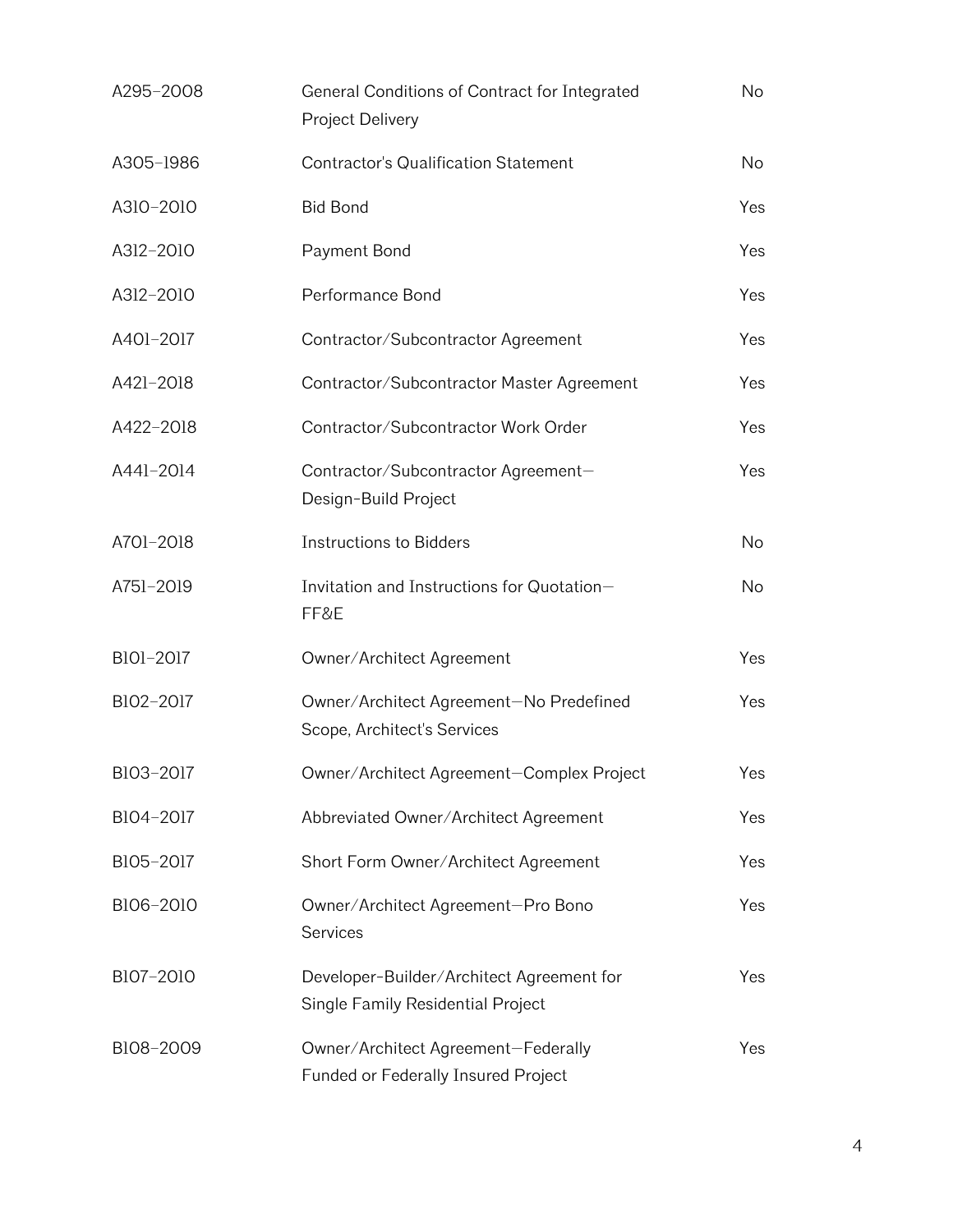| B109-2010        | Owner/Architect Agreement for a Multi-Family<br>or Mixed Use Residential Project   | Yes |
|------------------|------------------------------------------------------------------------------------|-----|
| B121-2018        | Owner/Architect Master Agreement                                                   | Yes |
| B132-2019        | Owner/Architect Agreement, CMa Edition                                             | Yes |
| B133-2019        | Owner/Architect Agreement, CMc Edition                                             | Yes |
| B143-2014        | Design-Builder/Architect Agreement                                                 | Yes |
| B144ARCH-CM-1993 | Amendment for Owner/Architect Agreement,<br><b>Construction Manager as Adviser</b> | Yes |
| B152-2019        | Owner/Architect Agreement - Interior Design<br>and FF&E Design Services            | Yes |
| B161-2002        | Client/Consultant Agreement-Project outside<br><b>United States</b>                | Yes |
| B162-2002        | Abbreviated Client/Consultant Agreement-<br>Project outside United States          | Yes |
| B171-2013        | Owner/Design Manager Agreement                                                     | Yes |
| B172-2013        | Owner/Architect Agreement-Architect of<br><b>Record Services</b>                   | Yes |
| B195-2008        | Owner/Architect Agreement for Integrated<br>Project Delivery                       | Yes |
| B201-2017        | Architect's Services: Design and Construction<br><b>Contract Administration</b>    | No  |
| B202-2009        | Architect's Services: Programming                                                  | No  |
| B203-2017        | Architect's Services: Site Evaluation and<br>Planning                              | No  |
| B204-2007        | Architect's Services: Value Analysis                                               | No  |
| B205-2017        | Architect's Services: Historic Preservation                                        | No  |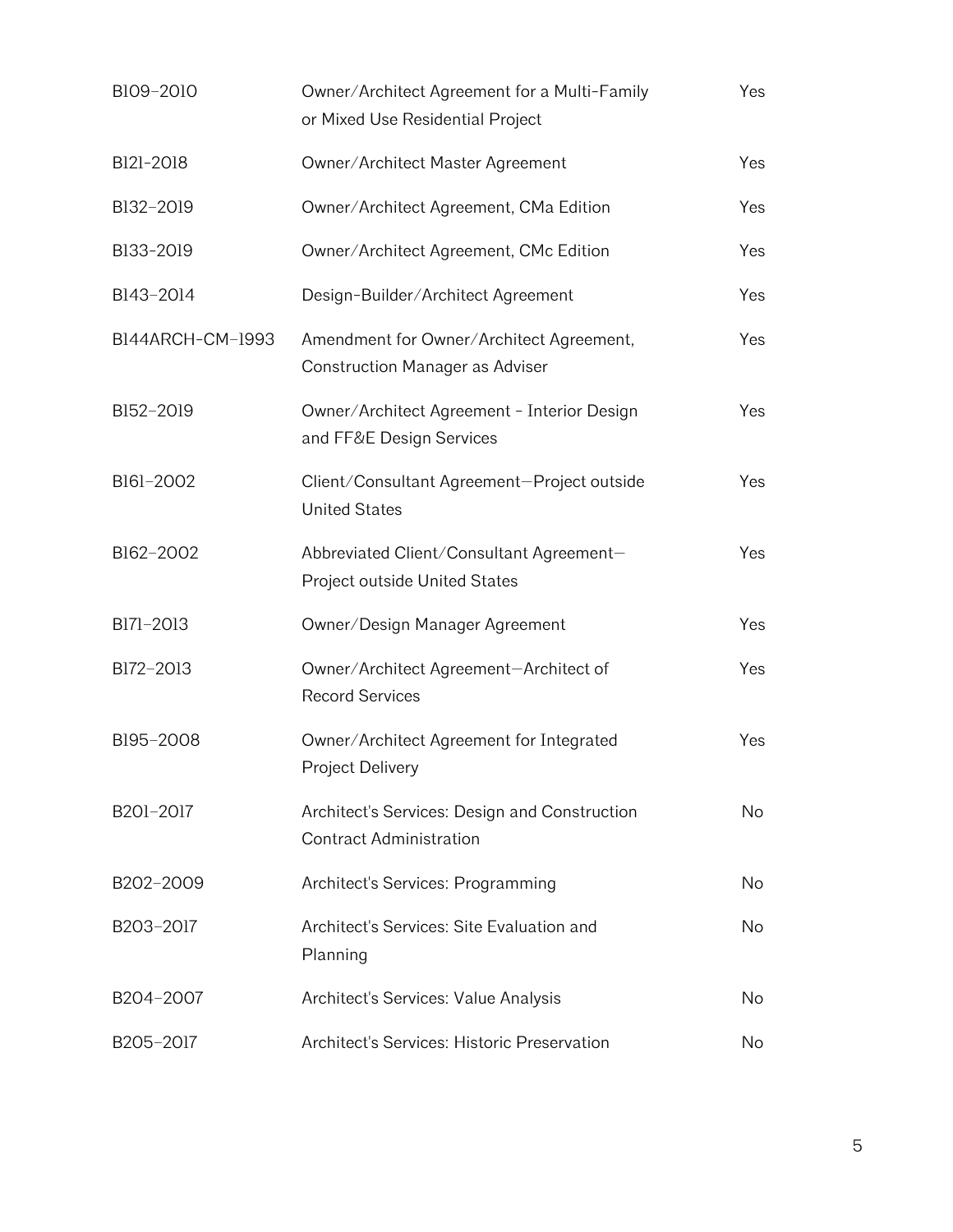| B207-2017              | Architect's Services: On-Site Project<br>Representation                          | No        |
|------------------------|----------------------------------------------------------------------------------|-----------|
| B210-2017              | Architect's Services: Facility Support                                           | No        |
| B212-2010              | Architect's Services: Regional or Urban<br>Planning                              | No.       |
| B214-2012              | Architect's Services: LEED <sup>®</sup> Certification                            | <b>No</b> |
| B221-2018              | Owner/Architect Service Order                                                    | Yes       |
| B252-2019              | Architect's Services: Interior Design and FF&E<br><b>Design Services</b>         | <b>No</b> |
| B253-2019              | Architect's Services: FF&E Design Services                                       | No        |
| B254-2019              | Architect's Services: Purchasing Agent<br>Services for FF&E                      | Yes       |
| B305-1993              | Architect's Qualification Statement                                              | Yes       |
| C101-2018              | Joint Venture Agreement                                                          | Yes       |
| ClO2-2015              | Team Manager/Team Member Teaming<br>Agreement                                    | Yes       |
| C103-2015              | Owner/Consultant Agreement                                                       | Yes       |
| C106-2013              | Digital Data Licensing Agreement                                                 | Yes       |
| Cl32-2019              | Owner/Construction Manager as Adviser<br>Agreement                               | Yes       |
| Cl4l-2014              | Owner/Consultant Agreement-Design Build<br>Project                               | Yes       |
| Cl4l-2014<br>Exhibit A | Owner/Consultant Agreement-Design Build<br>Project, Ex. A: Consultant's Services | No.       |
| C171-2013              | Owner/Program Manager Agreement                                                  | Yes       |
| Cl72-2014              | Owner/Program Manager Agreement - Single<br>Project                              | Yes       |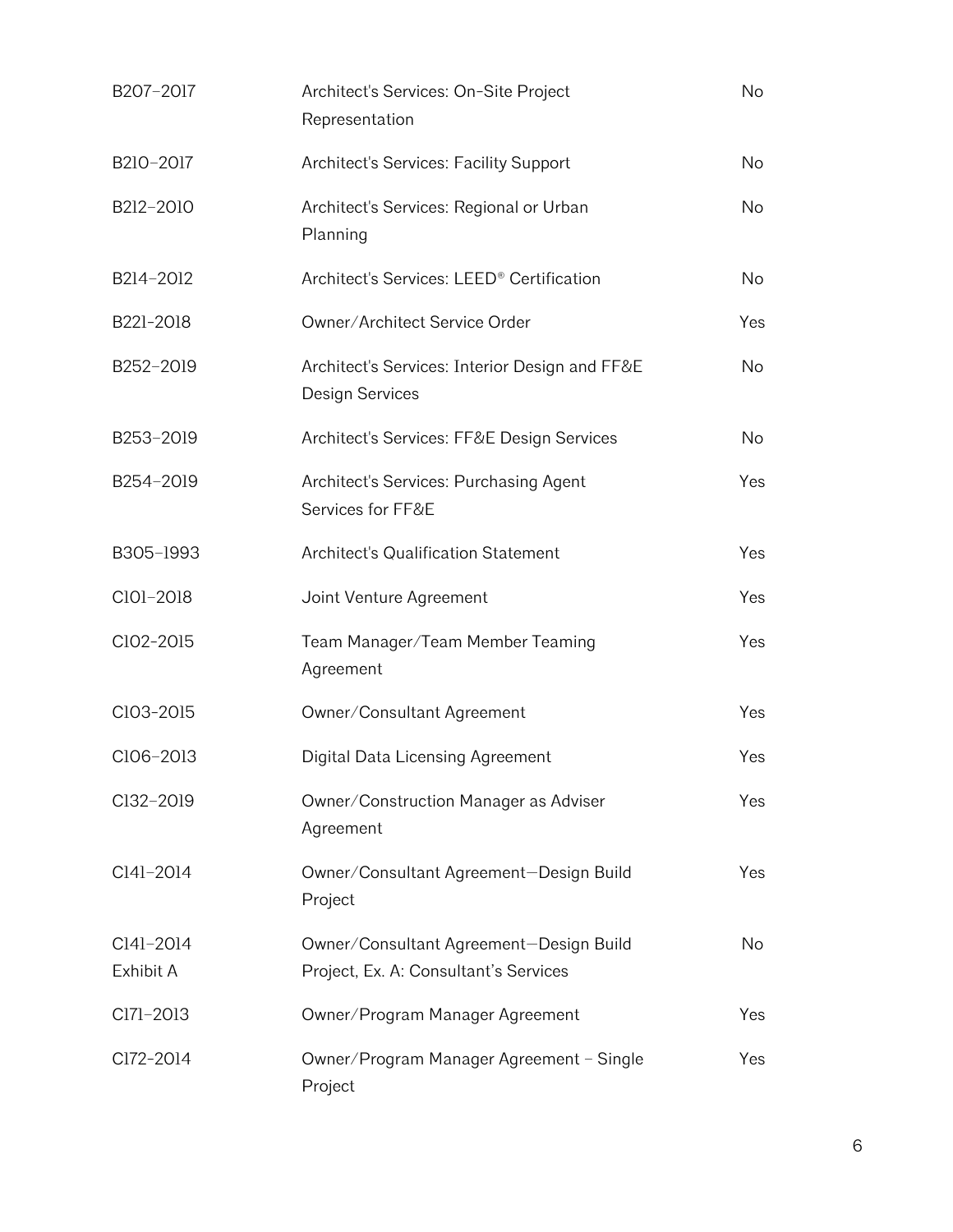| C191-2009                          | MP Agreement for Integrated Project Delivery                                                                 | Yes       |
|------------------------------------|--------------------------------------------------------------------------------------------------------------|-----------|
| C191-2009<br>Exhibit A             | MP Agreement for IPD, Ex. A: General<br>Conditions of the MP Agreement for IPD                               | No        |
| C191-2009<br>Exhibit B             | MP Agreement for IPD, Ex. B: Legal<br>Description of Project                                                 | No        |
| C191-2009<br>Exhibit C             | MP Agreement for IPD, Ex. C: Owner's Criteria                                                                | No        |
| C191-2009<br>Exhibit D             | MP Agreement for IPD, Ex. D: Target Criteria<br>Amendment                                                    | No        |
| C191-2009<br>Exhibit D, Exhibit AA | MP Agreement for IPD, Ex. D: Target Criteria<br>Amendment, Ex. AA: Target Cost Breakdown                     | No        |
| C191-2009<br>Exhibit D, Exhibit BB | MP Agreement for IPD, Ex. D: Target Criteria<br>Amendment, Ex. BB: Project Definition                        | No        |
| C191-2009<br>Exhibit D, Exhibit CC | MP Agreement for IPD, Ex. D: Target Criteria<br>Amendment, Ex. CC: Project Goals                             | No        |
| C191-2009<br>Exhibit D, Exhibit DD | MP Agreement for IPD, Ex. D: Target Criteria<br>Amendment, Ex. DD: Integrated Scope of<br>Services           | <b>No</b> |
| C191-2009<br>Exhibit D, Exhibit EE | MP Agreement for IPD, Ex. D: Target Criteria<br>Amendment, Ex. EE: Project Schedule                          | No        |
| C191-2009<br>Exhibit D, Exhibit FF | MP Agreement for IPD, Ex. D: Target Criteria<br>Amendment, Ex. FF: Digital Data Protocol                     | No        |
| C191-2009<br>Exhibit D, Exhibit GG | MP Agreement for IPD, Ex. D: Target Criteria<br>Amendment, Ex. GG: Building Information<br>Modeling Protocol | No        |
| C195-2008                          | SPE Agreement for Integrated Project Delivery                                                                | Yes       |
| C195-2008<br>Exhibit A             | SPE Agreement for IPD, Ex. A: Legal<br>Description of Project                                                | No        |
| C195-2008                          | SPE Agreement for IPD, Ex. B: Owner's                                                                        | No        |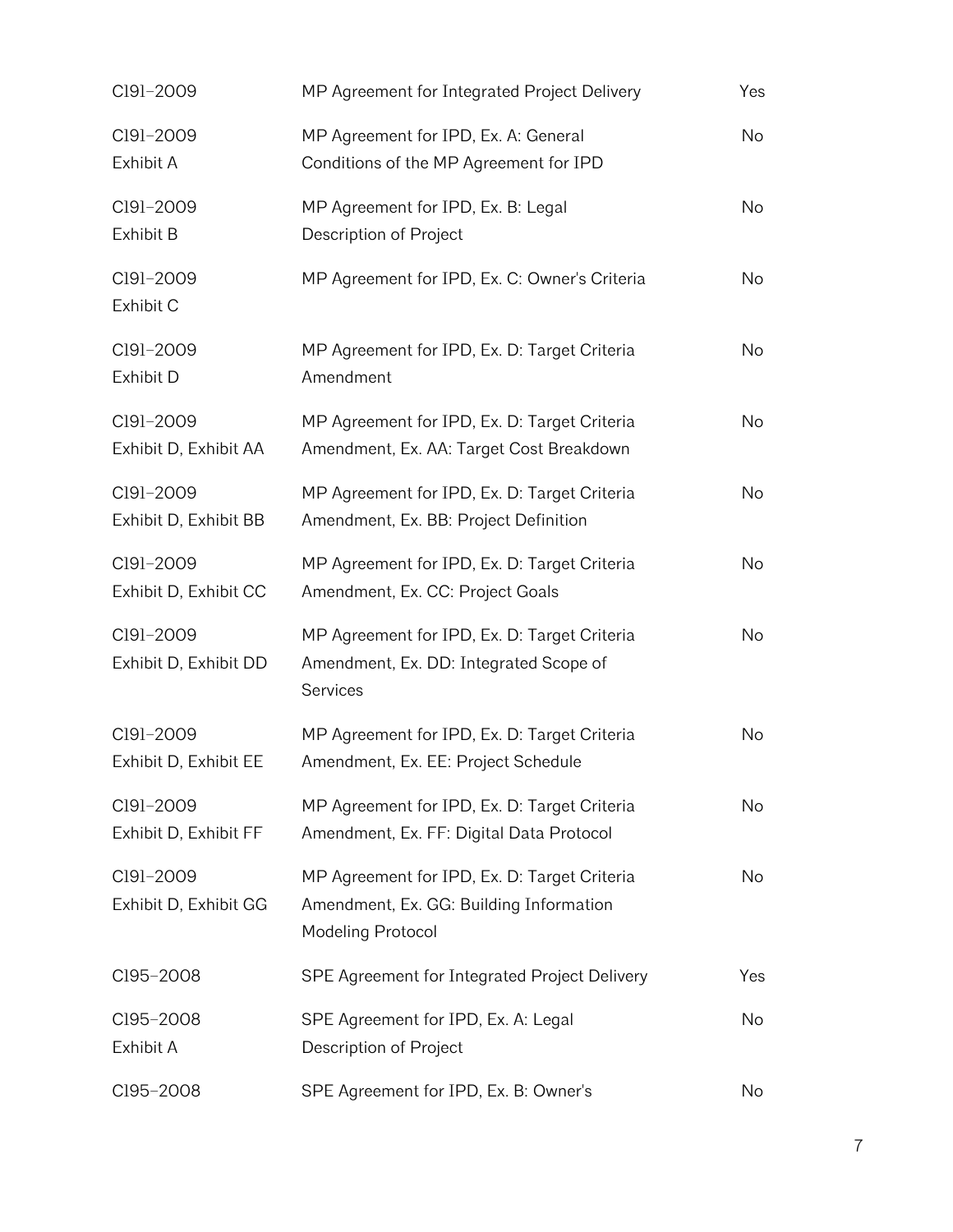| Exhibit B                          | Criteria                                                                                        |           |
|------------------------------------|-------------------------------------------------------------------------------------------------|-----------|
| C195-2008<br>Exhibit C             | SPE Agreement for IPD, Ex. C: Member<br>Agreements                                              | No        |
| C195-2008<br>Exhibit D             | SPE Agreement for IPD, Ex. D: Workplan                                                          | <b>No</b> |
| Cl95-2008<br>Exhibit D, Exhibit AA | SPE Agreement for IPD, Ex. E: Target Cost<br>Amendment, Ex. AA: Target Cost Breakdown           | No        |
| C195-2008<br>Exhibit E             | SPE Agreement for IPD, Ex. E: Target Cost<br>Amendment                                          | No        |
| C195-2008<br>Exhibit E, Exhibit BB | SPE Agreement for IPD, Ex. E: Target Cost<br>Amendment, Ex. BB: Project Definition              | No        |
| C195-2008<br>Exhibit E, Exhibit CC | SPE Agreement for IPD, Ex. E: Target Cost<br>Amendment, Ex. CC: Project Goals                   | No        |
| C195-2008<br>Exhibit E, Exhibit DD | SPE Agreement for IPD, Ex. E: Target Cost<br>Amendment, Ex. DD: Integrated Scope of<br>Services | <b>No</b> |
| C195-2008<br>Exhibit E, Exhibit EE | SPE Agreement for IPD, Ex. E: Target Cost<br>Amendment, Ex. EE: Project Schedule                | No        |
| C195-2008<br>Exhibit E, Exhibit FF | SPE Agreement for IPD, Ex. E: Target Cost<br>Amendment, Ex. FF: Digital Data Protocol           | No        |
| C196-2008                          | Single Purpose Entity/Owner Agreement for<br><b>Integrated Project Delivery</b>                 | Yes       |
| C197-2008                          | SPE/Non-Owner Member Agreement for<br><b>Integrated Project Delivery</b>                        | Yes       |
| C198-2010                          | SPE/Consultant Agreement for Integrated<br>Project Delivery                                     | Yes       |
| C198-2010<br>Exhibit A             | SPE/Consultant Agreement for IPD, Ex. A:<br>Consultant Project Goals Amendment                  | Yes       |
| C199-2010                          | SPE/Contractor Agreement for Integrated                                                         | Yes       |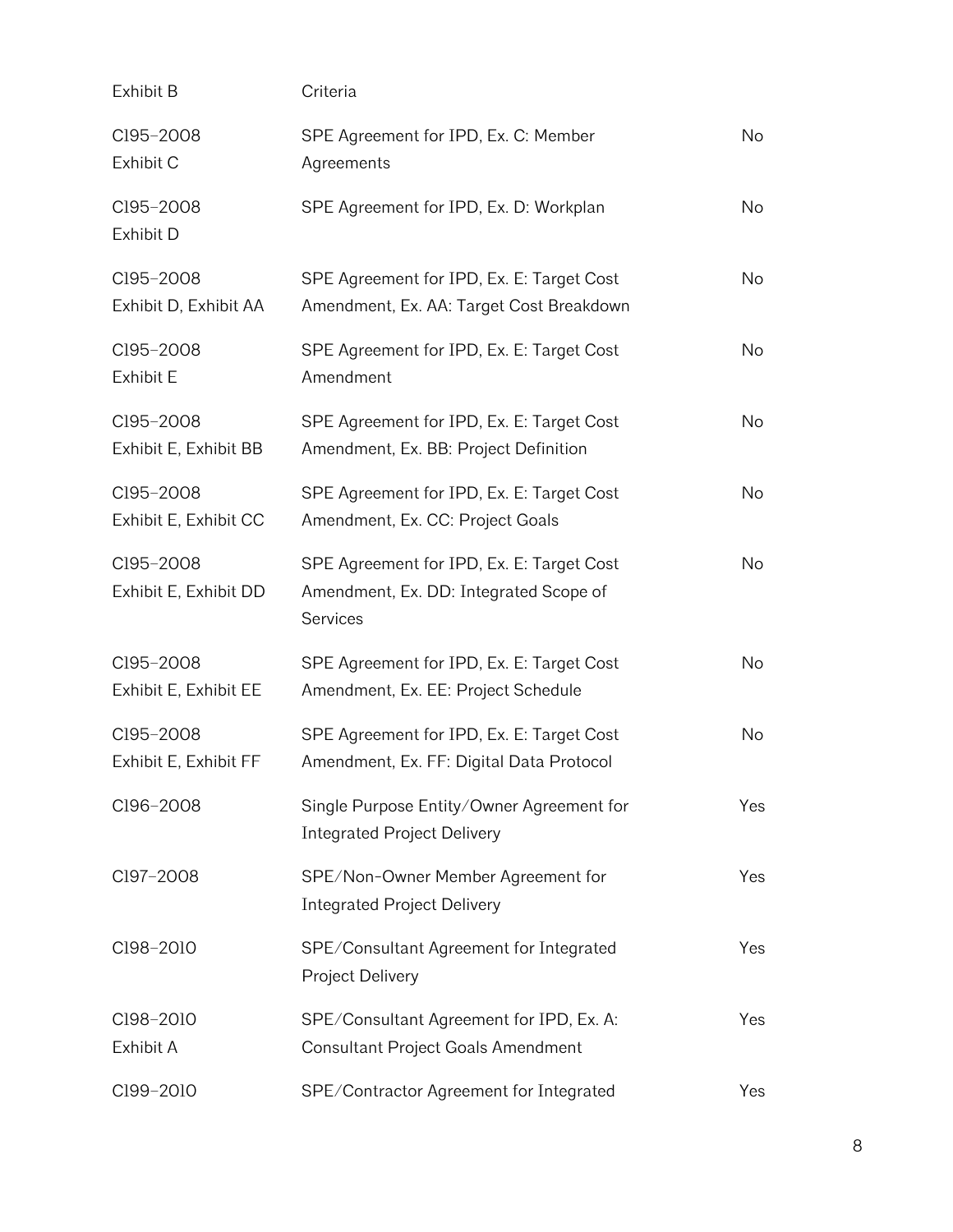Project Delivery

| C199-2010<br>Exhibit A        | SPE/Contractor Agreement for IPD, Ex. A:<br><b>Terms and Conditions</b>        | <b>No</b> |
|-------------------------------|--------------------------------------------------------------------------------|-----------|
| C199-2010<br><b>Exhibit B</b> | SPE/Contractor Agreement for IPD, Ex. B:<br><b>Contract Sum Amendment</b>      | Yes       |
| C199-2010<br>Exhibit C        | SPE/Contractor Agreement for IPD, Ex. C:<br>Contractor Project Goals Amendment | Yes       |
| C201-2015                     | Consultant's Services: Land Survey                                             | <b>No</b> |
| C202-2015                     | Consultant's Services: Geotechnical<br>Engineering                             | <b>No</b> |
| C203-2017                     | Consultant's Services: Commissioning                                           | <b>No</b> |
| C401-2017                     | Architect/Consultant Agreement                                                 | Yes       |
| C402-2018                     | Architect/Consultant Agreement - Special<br><b>Services</b>                    | Yes       |
| C421-2018                     | Architect/Consultant Master Agreement                                          | Yes       |
| C422-2018                     | Architect/Consultant Service Order                                             | Yes       |
| C441-2014                     | Architect/Consultant Agreement-Design-<br><b>Build Project</b>                 | Yes       |
| D200-1995                     | Project Checklist                                                              | <b>No</b> |
| E203-2013                     | Building Information Modeling and Digital<br>Data Exhibit                      | No        |
| E204-2017                     | Sustainable Projects Exhibit                                                   | No        |
| E234-2019                     | Sustainable Projects Exhibit, CMc Edition                                      | No        |
| E235-2019                     | Sustainable Projects Exhibit, CMa Edition                                      | No        |
| G201-2013                     | Project Digital Data Protocol Form                                             | No        |
| G202-2013                     | Project Building Information Modeling                                          | No        |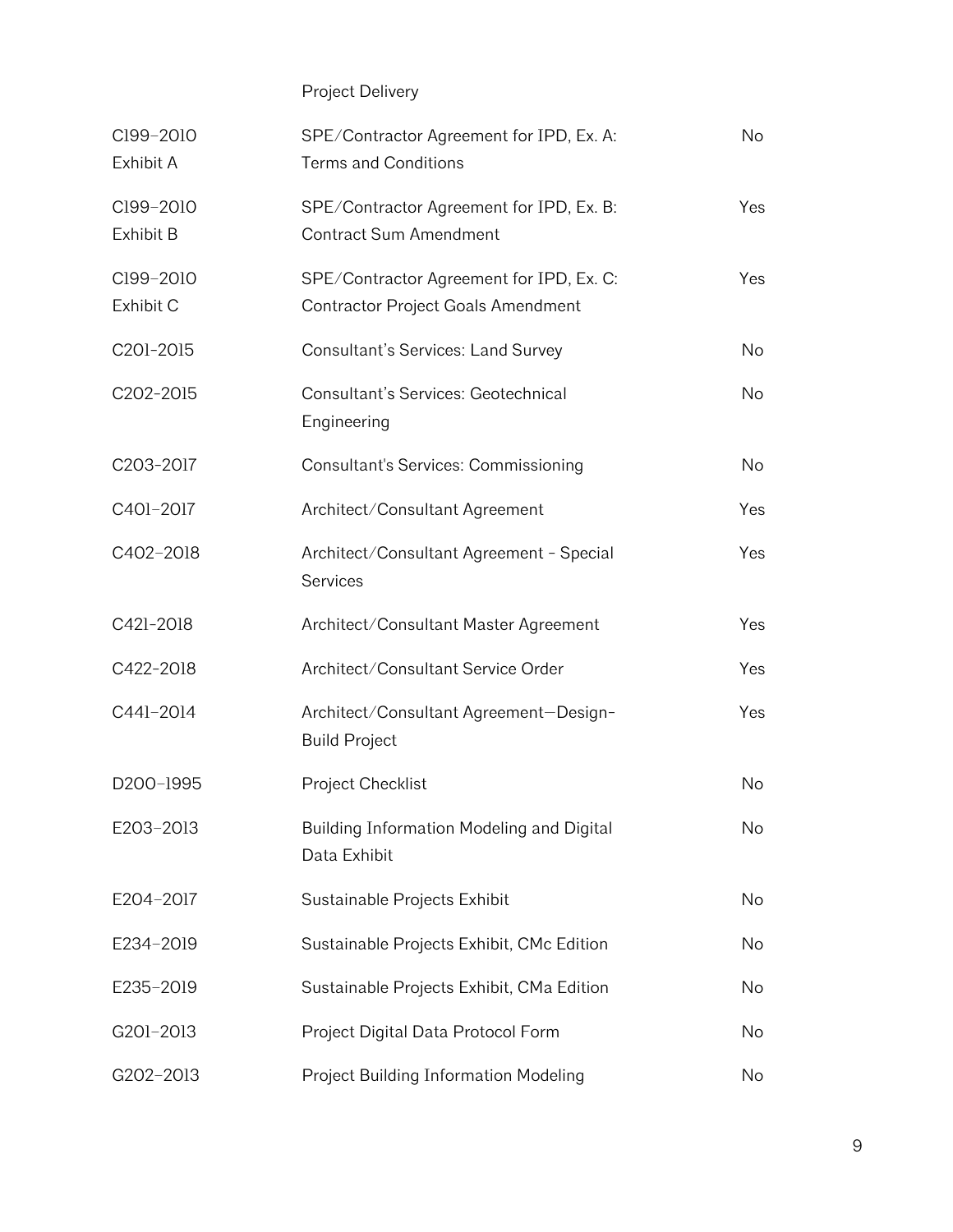## Protocol Form

| G612-2017<br>Part A | Owner's Instructions to Architect, Part A:<br><b>Construction Contract</b> | Yes       |
|---------------------|----------------------------------------------------------------------------|-----------|
| G612-2017<br>Part B | Owner's Instructions to Architect, Part B:<br><b>Bidding Procedures</b>    | Yes       |
| G701-2017           | Change Order                                                               | Yes       |
| G701S-2017          | Change Order, Subcontractor variation                                      | Yes       |
| G702-1992           | Application and Certificate for Payment                                    | Yes       |
| G702S-2017          | Application and Certificate for Payment,<br>Subcontractor variation        | Yes       |
| G703-1992           | Continuation Sheet for G702                                                | No        |
| G703S-2017          | Continuation Sheet for G702, Subcontractor<br>variation                    | <b>No</b> |
| G704-2017           | Certification of Substantial Completion                                    | Yes       |
| G705-2001           | List of Subcontractors                                                     | <b>No</b> |
| G706-1994           | Contractor's Affidavit of Payment of Debts and<br>Claims                   | Yes       |
| G706A-1994          | Contractor's Affidavit of Release of Liens                                 | Yes       |
| G707-1994           | Consent of Surety to Final Payment                                         | Yes       |
| G707A-1994          | Consent of Surety-Reduction or Partial<br>Release of Retainage             | Yes       |
| G709-2018           | Proposal Request                                                           | Yes       |
| G710-2017           | Architect's Supplemental Instructions                                      | Yes       |
| G711-2018           | Architects Field Report                                                    | No        |
| G712-1972           | Shop Drawing Sample Record                                                 | No        |
| G714-2017           | <b>Construction Change Directive</b>                                       | Yes       |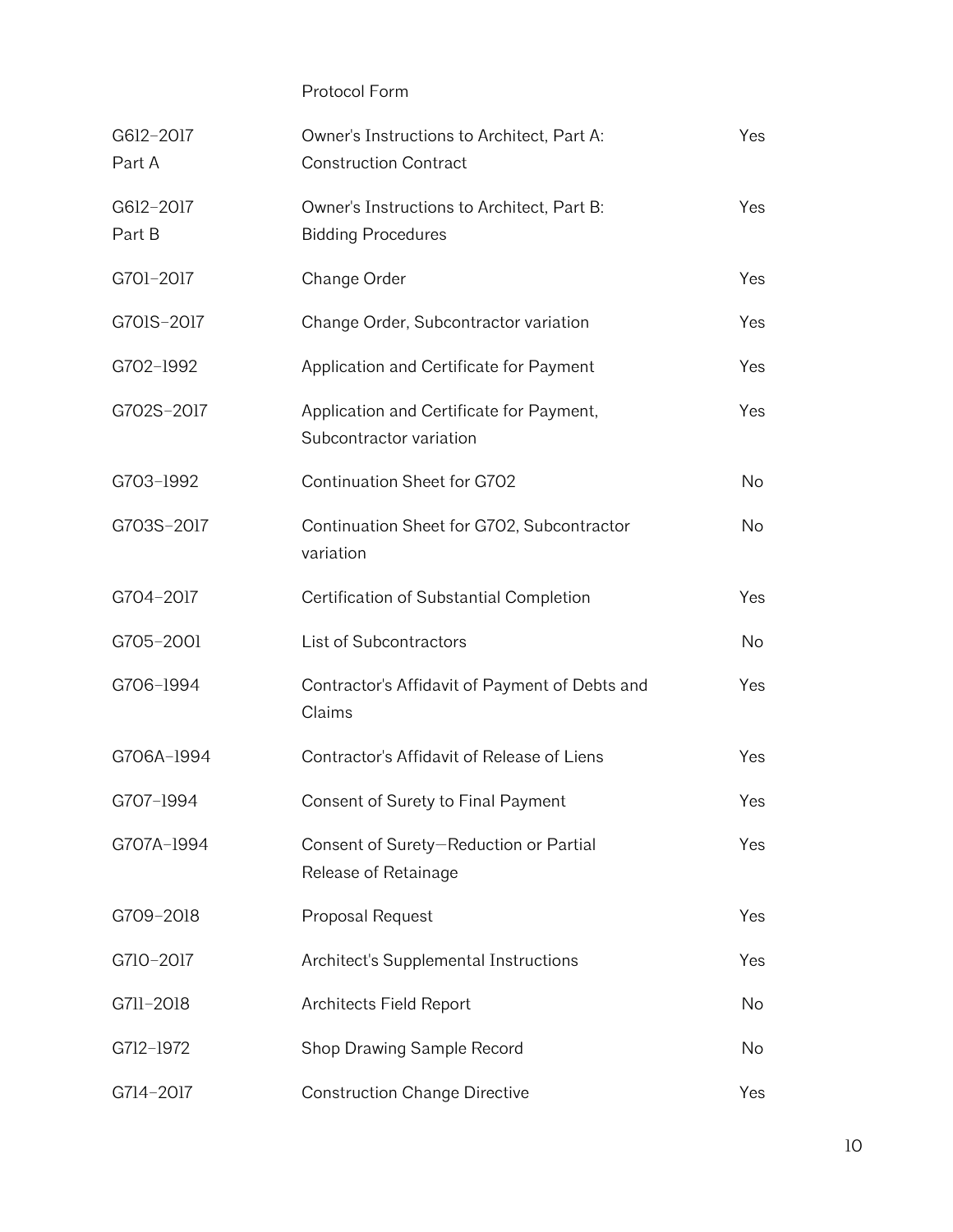| G715-2017  | Supplemental Attachment-ACORD Certificate<br>of Insurance               | No  |
|------------|-------------------------------------------------------------------------|-----|
| G716-2004  | Request for Information (RFI)                                           | Yes |
| G731-2019  | Change Order, CMa Edition                                               | Yes |
| G732-2019  | Application and Certificate for Payment, CMa<br>Edition                 | Yes |
| G733-2019  | Construction Change Directive, CMa Edition                              | Yes |
| G734-2019  | Certificate of Substantial Completion, CMa<br>Edition                   | Yes |
| G736-2009  | Project Application and Project Certificate for<br>Payment, CMa Edition | Yes |
| G737-2009  | Summary of Contractors' Applications for<br>Payment, CMa Edition        | No  |
| G741-2015  | Change Order - Design-Build Project                                     | Yes |
| G742-2015  | Application and Certificate for Payment -<br>Design-Build Project       | Yes |
| G742C-2015 | Application and Certificate for Payment,<br>Contractor variation        | Yes |
| G742S-2015 | Application and Certificate for Payment,<br>Subcontractor variation     | Yes |
| G743-2015  | Continuation Sheet - Design-Build Project                               | No  |
| G743C-2015 | Continuation Sheet - Design-Build Project,<br>Contractor variation      | No  |
| G743S-2015 | Continuation Sheet - Design-Build Project,<br>Subcontractor variation   | No  |
| G744-2014  | Certificate of Substantial Completion-Design-<br><b>Build Project</b>   | Yes |
| G745-2015  | Change Directive - Design-Build Project                                 | Yes |